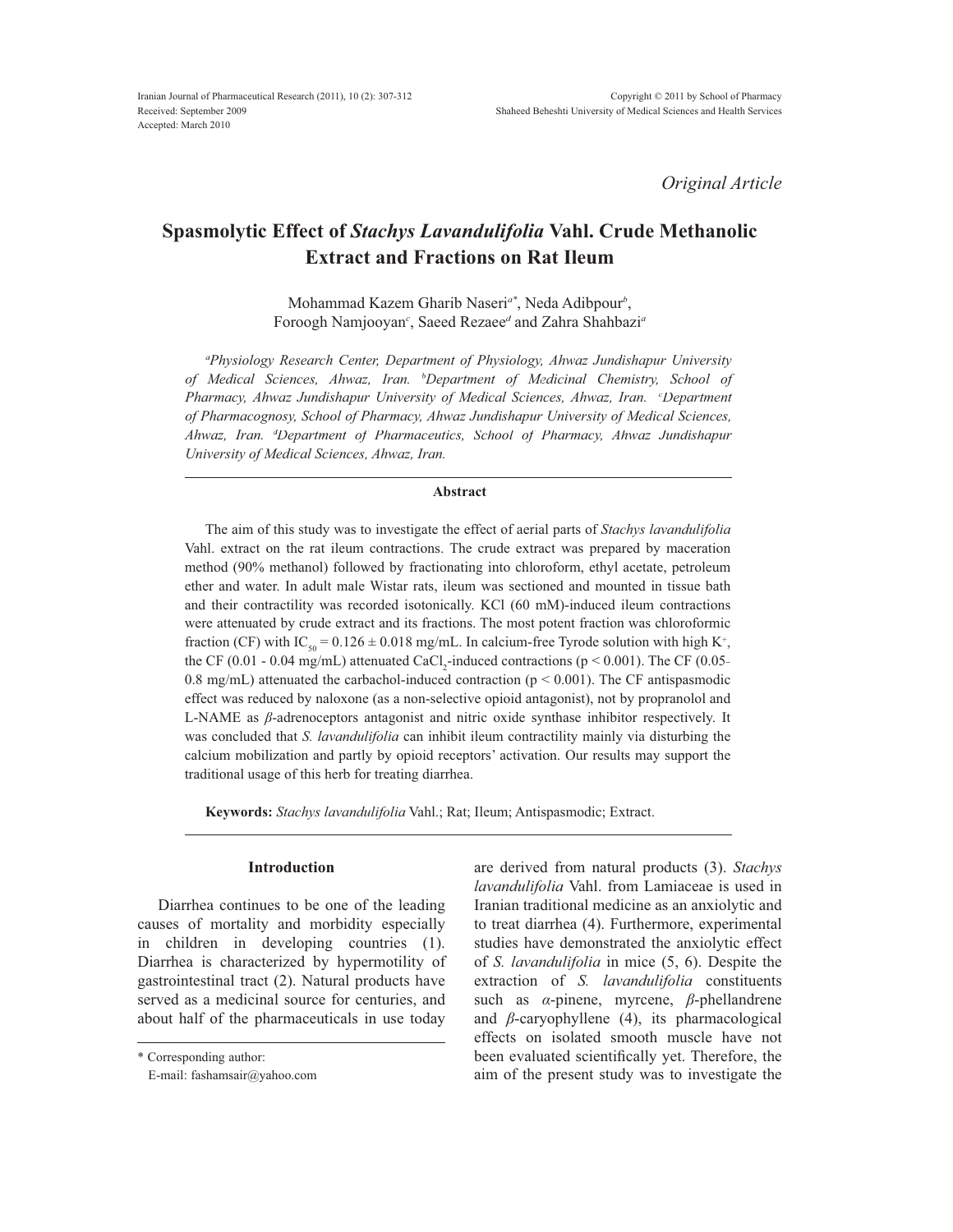antispasmodic potential of the *S. lavandulifolia*  crude extract and its fractions on rat ileum.

#### **Experimental**

## *Plant material*

*Stachys lavandulifolia* Vahl. was collected (March 2008) from Zanjan province (center of Iran) and authenticated by Dr. Namjoyan from the Pharmacognosy Department of the Ahwaz Jundishapur University of Medical Sciences (AJUMS). A voucher specimen was deposited in the herbarium of the School of Pharmacy of AJUMS.

## *Extraction and fractionation*

The aerial parts of the herb were dried in shade. The powder of the herb was macerated with methanol (90%) for 72 h at room temperature to obtain the crude extract (CE). The mixture was filtered (Whatman No.1) and the filtrate was concentrated by rotary evaporator and was air-dried in the next step (yield: 17.22%). Petroleum ether fraction (PF) was prepared from the CE (16.8 g) being mixed with 70 mL distilled water and 70 mL petroleum ether. The extraction was reported for three times followed by concentrating and air-drying (yield: 14.27%). In order to obtain the chloroformic fraction (CF), the PF was mixed with chloroform  $(70 \text{ mL})$  and then the mixture was concentrated and air-dried (yield: 1.74%). The same procedure was repeated in order to obtain ethyl acetate fraction (EF) using ethyl acetate  $(70 \text{ mL})$ . The extraction process was reported for three times and the mixture was concentrated and thereafter dried (yield: 5.23%). The remaining aqueous fraction (AF) was air-dried (yield: 77%). The extract and fractions were stored at 4º C until being used.

## *Animals*

Male Wistar rats  $(190 \pm 10 \text{ g})$  were purchased from Animal Facility of AJUMS, housed at 20- 24 C with 12 h/12 h light/dark cycle and free access to food and water. All animals used in this study were treated in accordance with principals and guidelines on Ethics Committee of AJUMS. The rats were deprived of food (not water) for 24 h before the experiment.

## *Ileum preparation*

On the day of experiment, rats were sacrificed by a sharp blow on the head and one or two pieces (1.5-2 cm) of ileum were dissected out from 2 cm above the ileocaecal junction and mounted between two stainless steel hooks in tissue bath (10 mL) containing Tyrode solution (37 $\degree$ C and pH of 7.4). The lower hook was fixed at the bottom of the tissue bath and the upper one was connected to an isotonic transducer (Harvard Transducer, UK). Each tissue was placed under 1 g resting tension and equilibrated for 60 min prior to the execution of experimental protocols. During this period, the tissue was washed with Tyrode solution every 15 min and the tension was readjusted to 1 g. Ileum contractions were displayed and recorded on Universal Harvard Oscillograph, (UK). Tyrode solution composition consisted of (in mM) NaCl (136.9), KCl (2.6), CaCl<sub>2</sub>(1.8), NaHCO<sub>3</sub>(11.9), NaH<sub>2</sub>PO<sub>4</sub>  $(0.42)$ , MgCl<sub>2</sub>  $(1.05)$  and glucose  $(5.55)$  which continuously was bubbled with air. The ileum contractions were induced by KCl (60 mM) or carbachol (CCh,  $10 \mu M$ ) and once the plateau was achieved, the crude extracts or fractions were added cumulatively  $(0.125-4$  mg/mL of CE and  $0.05$ -0.8 mg/mL of the fractions) to the tissue bath. The mechanism of CF spasmolytic activity was studied by separate tissue incubations either with propranolol ( $1 \mu$ M,  $30 \text{ min}$ ), naloxone ( $1 \mu$ M, 30 min) or  $N<sup>G</sup>$ -nitro - L - arginine methyl ester (L-NAME, 100  $\mu$ M, 20 min) as non-selective  $\beta$ -adrenoceptors, opioid receptors antagonists and nitric oxide synthase inhibitor, respectively. The calcium influx involvement was further evaluated by depolarizing the ileum in  $Ca^{2+}$ -free Tyrode solution with high  $K^+$  (60 mM) and then applying CaCl<sub>2</sub>  $(0.2-0.6 \text{ mM})$  cumulatively to induce contraction. Same protocol was repeated after incubating the ileum with CF (0.01-0.04  $mg/mL$ ) for 5 min. To solve the fractions, DMSO  $(50 \mu L)$  was used and then Tyrode solution was added to make the final solution.

#### *Chemicals*

CCh, propranolol and L-NAME were purchased from Sigma (Sigma, USA), naloxone was purchased from Tolidaru Company (Tolidaru, Iran) and DMSO was purchased from Merck (Merck, Germany).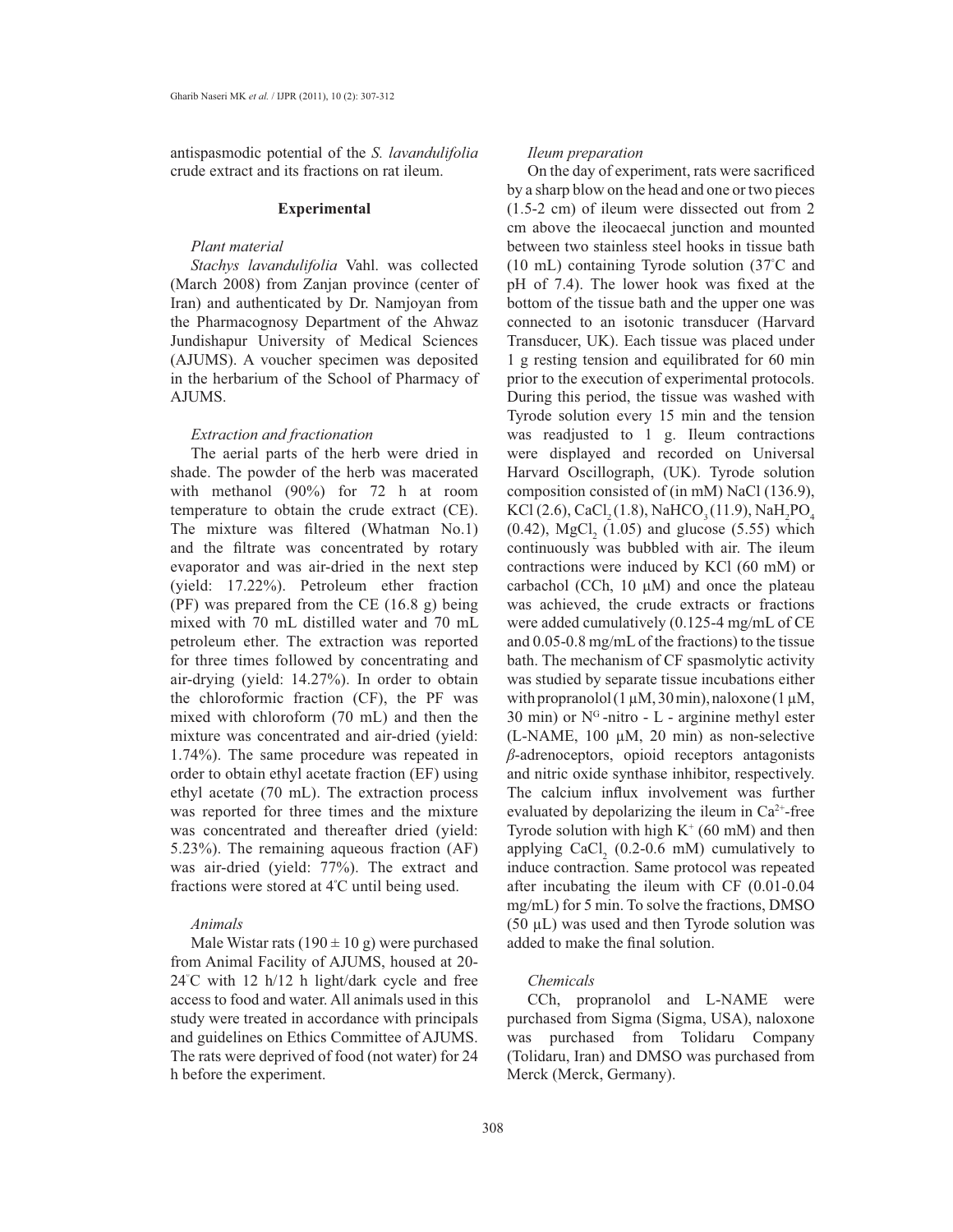

**Figure 1**. Ileum relaxation (%) induced by crude extract (CE) of *S. lavandulifolia* on KCl (60 mM)-evoked ileum contraction with  $IC_{50} = 0.719 \pm 0.044$  mg/mL (one-way ANOVA, p < 0.001).

## *Data analysis*

Plateau of ileum KCl- or CCh-induced contraction was assumed as 100% and the relaxations evoked by extract or fractions, were calculated (as %) and the results were expressed as mean ± SEM for *n* number of animals. Multiple means were compared by one-way and two-way analysis of variance (ANOVA) followed by Dunnett>s test. A p- value of less than 0.05 was considered a significant difference. Statistical analysis was performed using SPSS (version 16.0).

### **Results and Discussion**

#### *Antispasmodic activity of the CE*

Cumulative concentrations of CE (0.125-4 mg/mL) attenuated ( $p < 0.001$ ) the KCl-induced ileum contraction (IC<sub>50</sub> = 0.719  $\pm$  0.044 mg/mL) in a concentration-dependent manner (Figure 1).

#### *Antispasmodic activity of fractions*

KCl-induced ileum contractions were attenuated with cumulative concentrations  $(0.05$ -0.8 mg/mL) of all fractions. PF, CF and EF (but not AF), elucidated antispasmodic activity in a concentration-dependent manner (p  $<$  0.001). The IC<sub>50</sub> of EF (n = 10), PF (n = 7) and CF (n = 8) were  $0.758 \pm 0.099$ ,  $0.393 \pm 0.154$ and  $0.126 \pm 0.018$  mg/mL, respectively. PF and EF activities were not significantly different (Figure 2). CF (with lowest  $IC_{50}$ ) was chosen for further studies.



**Figure 2**. Ileum relaxation (%) induced by *S. lavandulifolia* fractions on KCl-induced contractions. Chloroformic fraction  $(n = 8)$  was more potent than PF and EF (two-way ANOVA,  $p < 0.001$ ). The spasmolytic effects of PF (n = 7) and EF  $(n = 10)$  were not different and AF  $(n = 7)$  was ineffective.

*Effects of L-NAME, propranolol and naloxone on CF antispasmodic activity*

In the ileum precontracted by KCl, the  $CF$  (0.05-0.8 mg/mL) spasmolytic effect was unaffected by tissue incubation with L-NAME (20 min, 100  $\mu$ M, n = 7) or propranolol (30 min, 1  $\mu$ M, n = 7). However, naloxone (30 min, 1)  $\mu$ M, n = 9) reduced the spasmolytic activity of chloroformic fraction (two-way ANOVA, p < 0.01) (Figure 3).

Effect of CF on CaCl<sub>2</sub>-induced ileum *contraction*

In  $Ca^{2+}$ -free with high K<sup>+</sup> (60 mM) Tyrode solution, cumulative concentrations of CaCl<sub>2</sub> (0.2-0.6 mM) induced ileum contractions in a concentration-dependent manner (one-way ANOVA,  $p < 0.001$ ). Five min ileum incubation with  $CF$  (0.01-0.04 mg/mL) attenuated the  $CaCl<sub>2</sub>$ -induced contractions. The CaCl<sub>2</sub>-induced ileum contractions in the absence and in the presence of lowest concentration of CF (0.01 mg/mL) were significantly different (two-way ANOVA,  $p < 0.001$ ) (Figure 4).

*Effect of CF on CCh-induced ileum contraction*

The chloroformic fraction  $(0.05-0.8 \text{ mg/mL})$ attenuated the CCh  $(10 \mu M)$ -induced ileum contraction in a concentration-dependent fashion (one-way ANOVA,  $p \leq 0.001$ ) and IC<sub>50</sub> was  $0.184 \pm 0.014$  mg/mL. The CF antispasmodic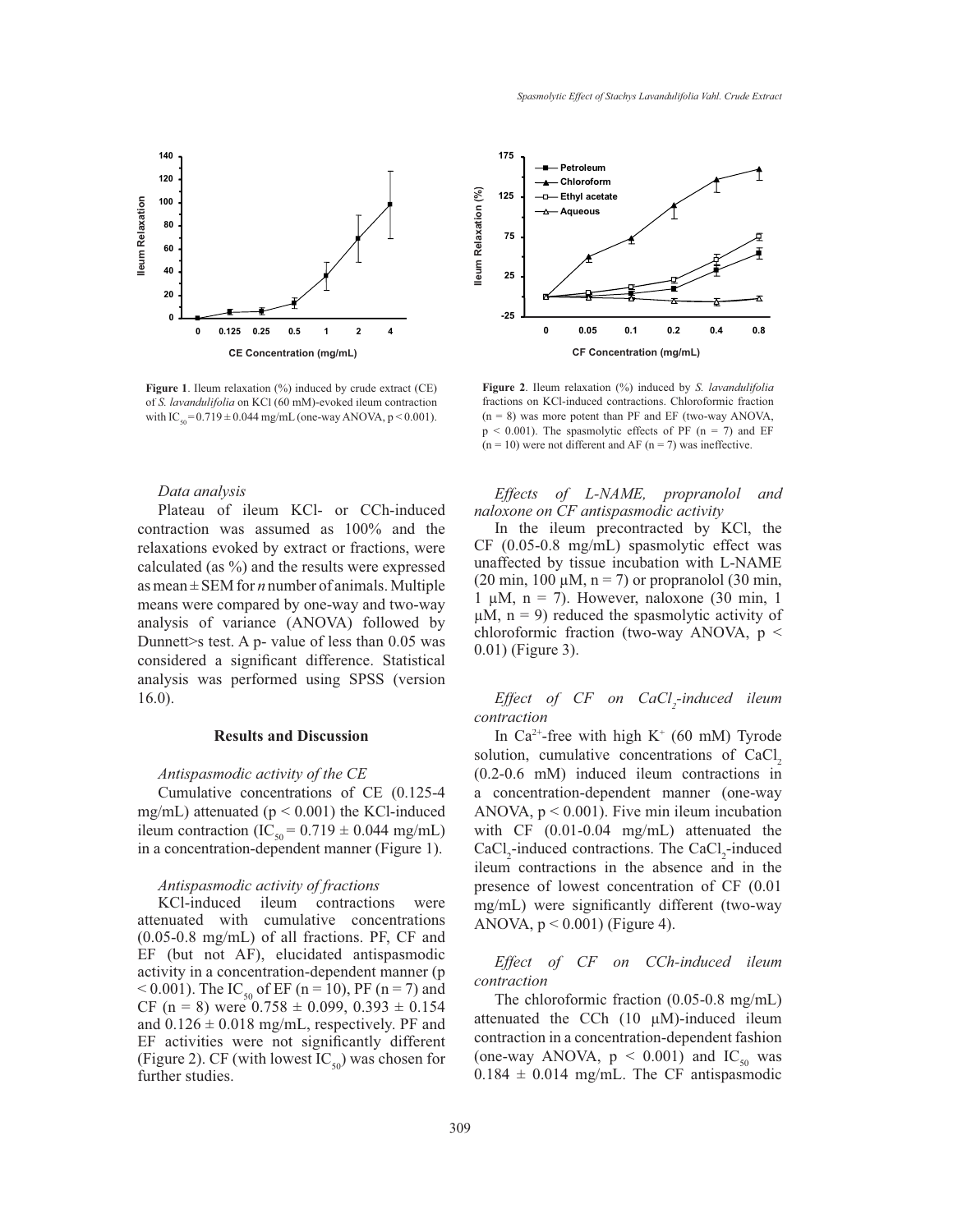

**Figure 3**. Ileum incubation with naloxone (30 min,  $1 \mu M$ ) attenuated the CF of *S. lavandulifolia* spasmolytic activity (%) in precontracted ileum by 60 mM of KCl (Two-way ANONA, p < 0.01). But CF spasmolytic effect was unaffected by tissue incubation with L-NAME (20 min, 100  $\mu$ M) or propranolol  $(30 \text{ min}, 1 \text{ }\mu\text{M}).$ 

activities on contractions induced by KCl and CCh have been compared in Figure 5.

# *Effect of DMSO on KCl and CCh-induced ileum contractions*

Since DMSO was used to solve *S. lavandulifolia* fractions, the possible role of DMSO in the CF antispasmodic activity was studied by applying this solvent to the ileum contractions induced by KCl (60 mM) or CCh (10  $\mu$ M). Results showed that ileum contractions were unaffected by DMSO (0.005-0.08 w/w).

### **Discussion**

The most distinctive finding of the present study was the antispasmodic effect of *S. lavandulifolia* on rat ileum. The observed spasmolytic effect was not reversible completely since the ileum responsiveness to spasmogens was not reestablished after refreshing the tissue bath solution. The comparison of spasmolytic effect of crude extract and fractions indicated that chloroformic fraction (CF) with lowest  $IC_{50}$ was the most potent fraction.

The contraction in the smooth muscle is dependent on presence of sufficient cytosolic  $Ca<sup>2+</sup>$  which can be provided by two main sources: 1) by extracellular fluid mainly via voltage-dependent calcium channels; 2) by



**Figure 4.** Spasmogenic effect of CaCl<sub>2</sub> in Ca<sup>2+</sup>-free, high K<sup>+</sup> (60 mM) Tyrode solution was attenuated by Ileum incubation (5 min) with CF of *S. lavandulifolia*. The effect of CF at 0.01 mg/mL was significant (two-way ANOVA,  $p < 0.001$ ).

releasing  $Ca^{2+}$  from intracellular calcium pools such as sarcoplasmic reticulum (7). In the KClinduced smooth muscle contraction, the voltagedependent calcium channels (VDCCs) are involved  $(8)$  and the existence of L-type VDCCs in rat ileum has been reported (9). On the other hand, CCh (muscarinic receptor agonist) induces ileum contraction via  $M_2$  and  $M_3$  receptors (10). Binding CCh to these receptors increases intracellular calcium concentration (11) by both  $Ca^{2+}$  influx through L-type  $Ca^{2+}$  channels and releasing calcium from cytoplasmic calcium stores (8). The ileum contractions induced by KCl and CCh were not significantly different. CF at 0.2 mg/mL, however, abolished  $(115%)$ the KCl-induced contraction but relatively inhibited (66%) the CCh-induced contraction. Thus, the KCl-induced contraction was more susceptible to CF than the one elicited by CCh, which suggested that events at the cholinergic receptors level were not important.

It has been suggested that the substance that inhibits the KCl-induced smooth muscle contraction is considered as a  $Ca^{2+}$  influx blocker (12). The result of CF spasmolytic effect on CaCl 2 induced contractions supports this suggestion, since high  $K^+$  in the Ca<sup>2+</sup>-free Tyrode solution depolarizes the ileum (13) and the contraction may occur only after applying  $CaCl<sub>2</sub>$  (11). Furthermore, KCl and CCh increase intracellular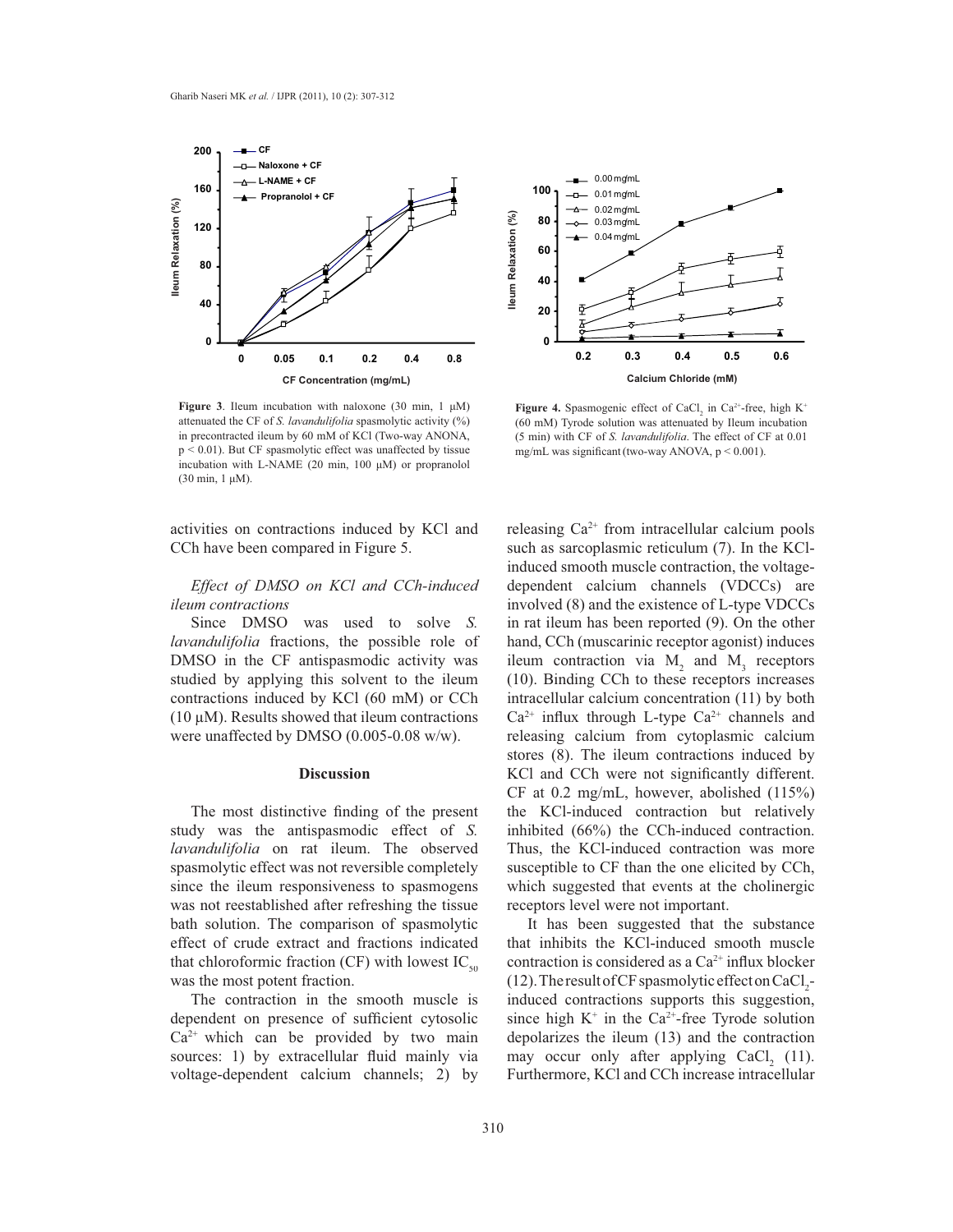

**Figure 5**. Ileum relaxation (%) induced by CF of *S. lavandulifolia* on KCl-evoked or CCh-evoked ileum contraction. Spasmolytic effect of CF on KCl-induced contraction was more potent than on CCh-induced contraction with IC<sub>50</sub> =  $0.126 \pm 0.018$  and I  $C_{50} = 0.184 \pm 0.014$  mg/mL, respectively (two-way ANOVA,  $p < 0.05$ ).

 $Ca<sup>2+</sup>$  by activating the calcium channels which suggests that CF of *S. lavandulifolia* has inhibited  $Ca<sup>2+</sup>$  mobilization.

Activation of *ß*-adrenoceptor activation evokes the ileum relaxation (14). The ineffectiveness of propranolol in attenuating the CF spasmolytic effect, however, indicates that  $\beta$ -adrenoceptors were not involved in CF activity.

Nitric oxide as a main inhibitory neurotransmitter in the gut (15) modulates the contractility of small intestine through cGMP  $(16)$  but, the ineffectiveness of L-NAME (nitric oxide synthase inhibitor) to attenuate the CF spasmolytic effect indicates that CF activity was not mediated through nitric oxide. Opioid receptors activation relaxes the ileum smooth muscle (17) and in our study, naloxone (nonselective opioid receptors antagonist) partially but significantly reduced the CF effect which suggests that CF activity has been mediated, at least partially, via these receptors. Furthermore, the KCl- and CCh-induced ileum contractions were unaffected by DMSO indicating that the observed CF spasmolytic activity was not due to DMSO effect.

The main constituents of *S. lavandulifolia* are alpha-pinene, myrcene, *ȕ*-phellandrene and  $\beta$ -caryophyllene (4) which some of them have spasmolytic effect (18, 19). The existence of apigenin and luteolin in *S. lavandulifolia* (20)

and the antispasmodic effects of these two flavonoids have been demonstrated (21-23), therefore, it seems that the observed spasmolytic effect of *S. lavandulifolia* was due to its flavonoid constituents. Relatively low  $IC_{\rm so}$  of the chloroformic fraction of *S. lavandulifolia* suggests possible beneficial effects of this herb on which, however, further research is needed to be confirmed.

In conclusion, *S. lavandulifolia* Vahl. chloroformic fraction of aerial parts, particularly, induced spasmolytic effect in the isolated rat ileum mainly by disturbing calcium influx and partly via opioid receptors activation. The obtained results support the traditional usage of this herb to treat diarrhea.

#### **Acknowledgement**

This research was part of a Pharm. D. thesis and supported financially by grant U86093 from Ahwaz Jundishapur University of Medical Sciences.

#### **References**

- (1) Thapar N and Sanderson IR. Diarrhea in children: an interface between developing and developed countries. *Lancet* (2004) 363: 641-653.
- (2) Fine KD and Schiller LR. AGA technical review on the evaluation and management of chronic diarrhea. *Gastroenterology* (1999) 116: 1464-1486.
- Clark AM. Natural products as a source for new drugs. (3) *Pharm. Res*. (1996) 13: 1133-1144.
- Meshkatalsadat MH, Sajjadi E and Amiri H. Chemical (4) constituents of the essential oils of different stages of the growth of *Stachys lavandulifolia* Vahl. from Iran. *Pak. J. Biol. Sci.* (2007) 10: 2784-2786.
- Rabbani M, Sajjadi SE and Zarei HR. Anxiolytic effects (5) of *Stachys lavandulifolia* Vahl. on the elevated plusmaze model of anxiety in mice. *J. Ethnopharmacol.* (2003) 89: 271-276.
- Rabbani M, Sajjadi SE and Jalali A. Hydroalcoholic (6) extract and fractions of *Stachys lavandulifolia* Vahl.: effects on spontaneous motor activity and elevated plus-maze behaviour. *Phytother. Res.* (2005) 19: 854- 858.
- (7) Borrelli F, Cappasso F, Cappaso R, Ascione V, Aviello G, Longo R and Izzo AA. Effect of Boswellia serrata on intestinal motility in rodent: Inhibition of diarrhea without constipation. *Br. J. Pharmacol*. (2006) 148: 553-560.
- (8) Tanovic A, Jimenez M and Fernandez E. Lack of effect